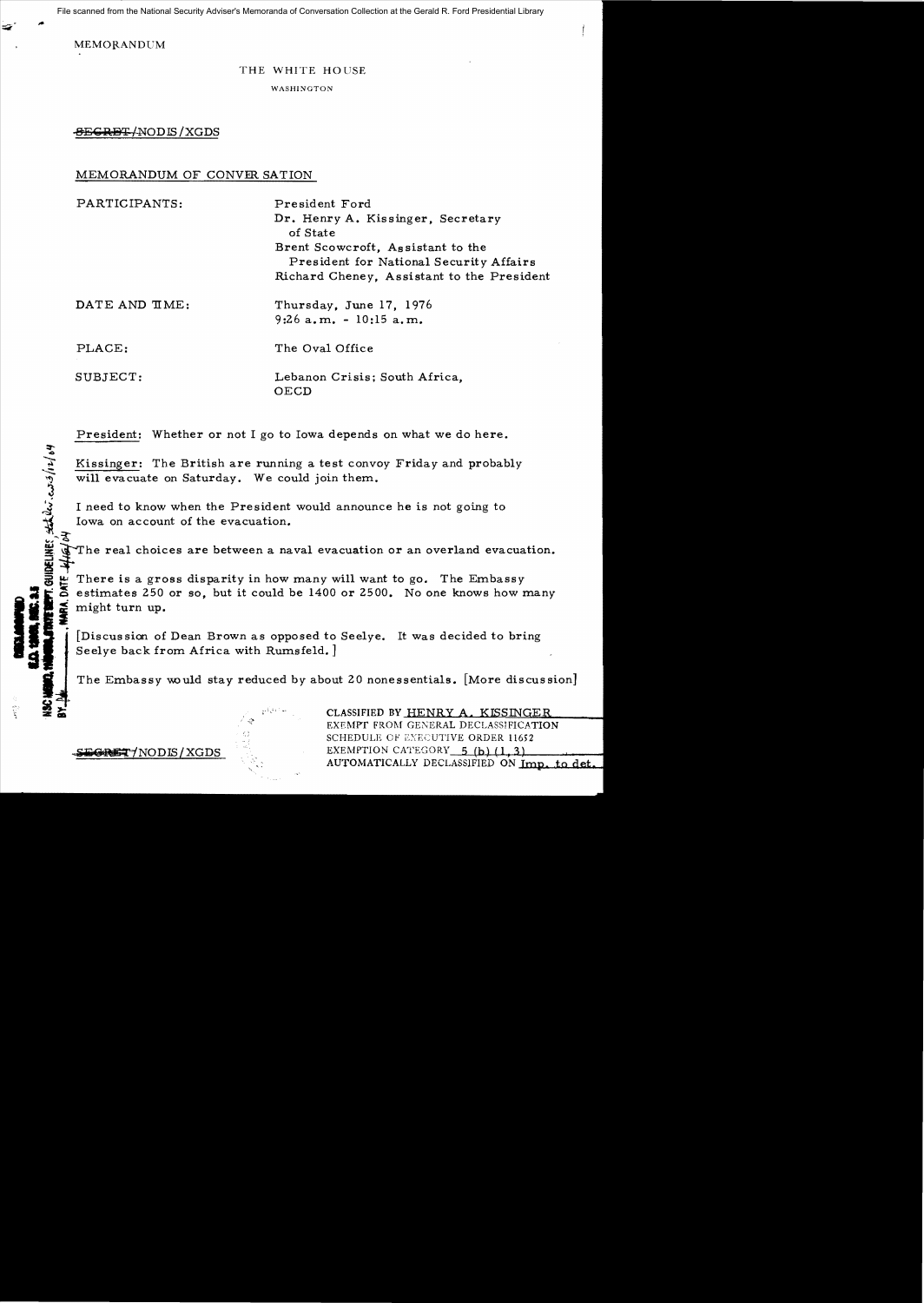## SEGRET/NODIS/XGDS -2-

 $\mathbf{r} \in \mathcal{F}^{\mathcal{C}}$ 

The South Africans have managed to kill more rioters. There will probably be pressures for me to cancel my meeting with Vorster.

President: I think this makes it more important that you go. What we are trying to do is overcome things like this.

Kissinger: Simon and I will be talking to OECD. We will have to deal with the same issues as Puerto Rico but only the ones which are public.

Cheney: How about the title of the Summit? [Described IC at PR. We'll have an informal dinner on Saturday night for all who are there. It was decided to call it "the International Conference at Puerto Rico.]



<del>RET</del>/ NODIS/XGDS